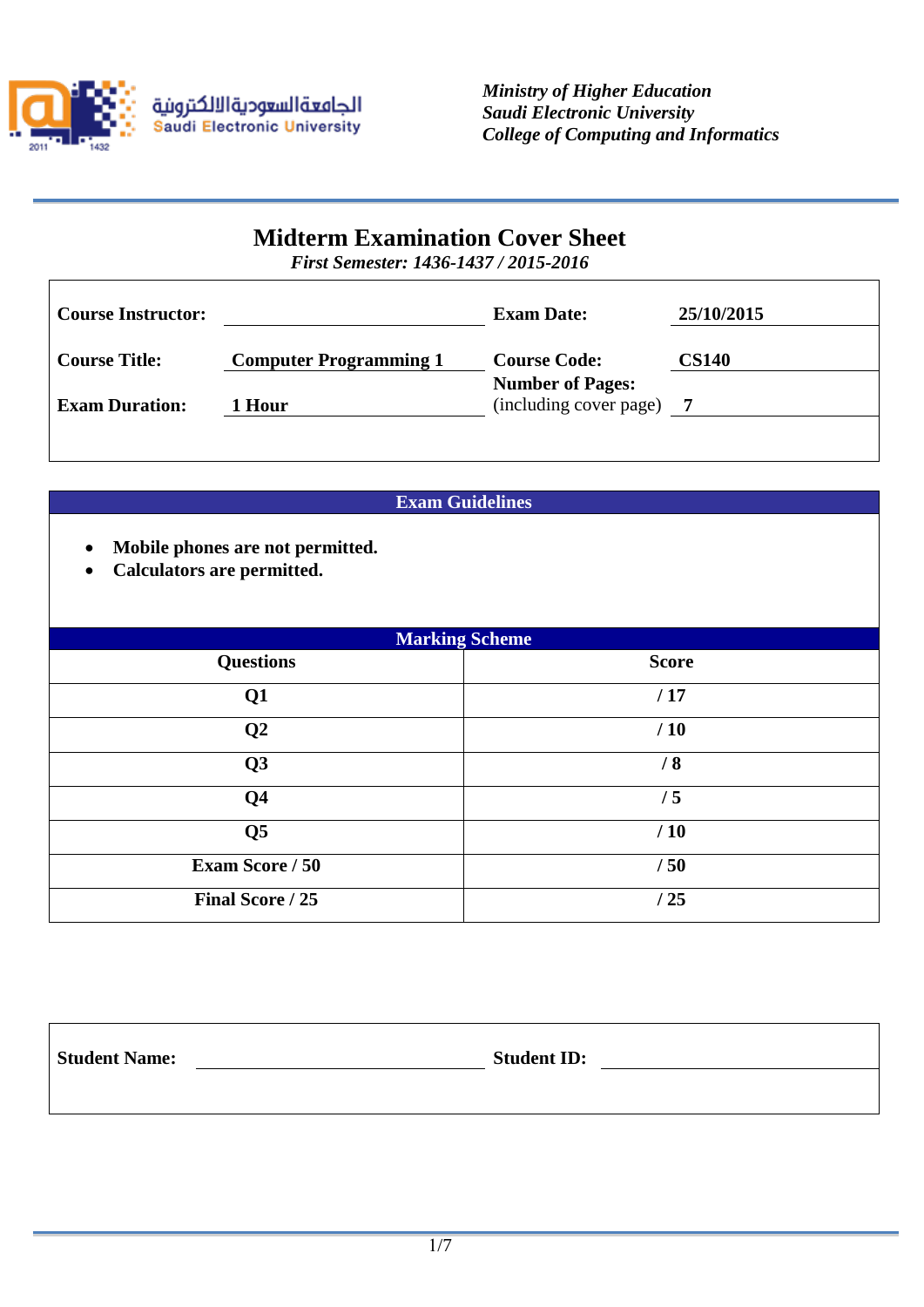

*Ministry of Higher Education Saudi Electronic University College of Computing and Informatics*

- **Q1) For each of the following multiple choice questions, choose one correct answer.**
	- **1- For a program to be executed, where must it reside so that the CPU can read its instructions?** 
		- A. optical disk
		- B. primary memory
		- C. secondary memory
		- D. hard disk
	- **2- What is the relationship between a Class and an Object of the same class type?**
		- A. A class is an instance of an object.
		- B. An object is a template to create a class from it.
		- C. An Object is an instance of that class.
		- D. There is no relation.
	- **3- When a Java application starts, what is the name of the method that is executed?**
		- A. main
		- B. start
		- C. begin
		- D. Main

### **4- To declare two integer variables we can use:**

- A. int x; y;
- B. int x, int y;
- C. int x y;
- D. int x, y;

## **5- What is the name of the = operator in Java?**

- A. inequality
- B. assignment
- C. identity
- D. equality

### **6- In Java, a collection of classes with a related purpose is called**

- A. interface
- B. package
- C. JVM
- D. container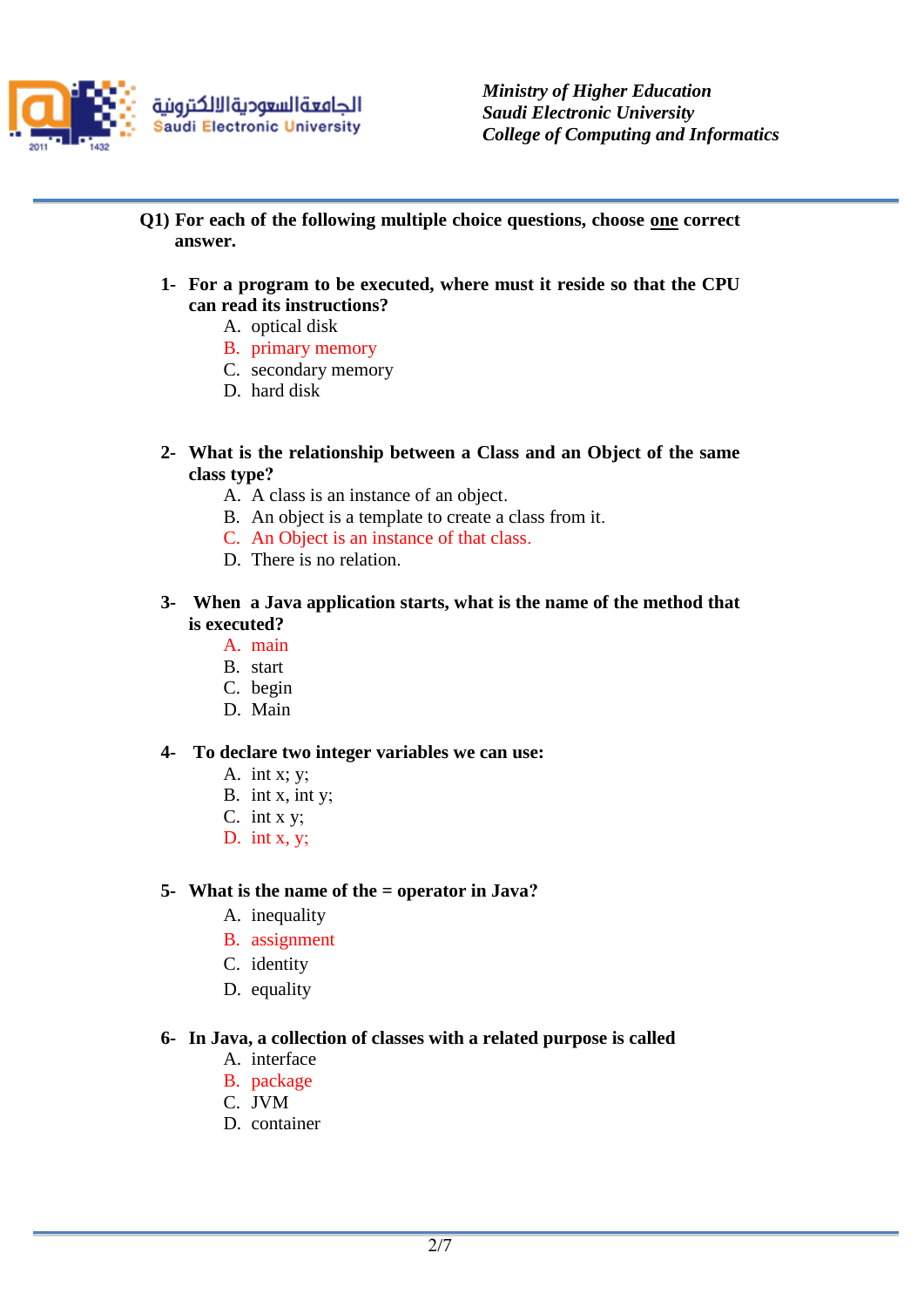

الجامعةالسعوديةالالكترونية **Saudi Electronic University** 

- **7- Which operator constructs object instances?**
	- A. new
	- B. instanceof
	- C. void
	- D. construct

## **8- You should declare all instance variables as \_\_\_\_\_\_\_\_\_**

- A. public
- B. void
- C. private
- D. final

## **9- The process of hiding object data and providing methods to access these data is called \_\_\_\_\_\_\_\_\_\_\_\_\_\_\_\_\_\_**

- A. Public interface
- B. Encapsulation
- C. Implementation
- D. Unit testing

## **10- Any method declaration header should be:**

- A. access-specifier, return-type, method-name, (list of parameters).
- B. access-specifier, return-type, (list of parameters), method-name.
- C. return-type, access-specifier, method-name, (list of parameters).
- D. access-specifier, method-name, return-type, (list of parameters).

## **11- The implicit parameter of a method is \_\_\_\_\_\_\_\_\_\_\_\_\_\_**

- A. Parameter passed in a method
- B. the object on which the method is invoked
- C. name of method
- D. none of above

## **12- Which of the following statements with comments is (are) valid.**

I. int cnt =  $0$ ; /\* Set count to 0 II. int cnt = 0;  $/*$  Set count to 0  $*/$ III. int cnt =  $0$ ; // Set count to 0

- A. Only I is valid
- B. I and II are valid
- C. II and III are valid
- D. Only III is valid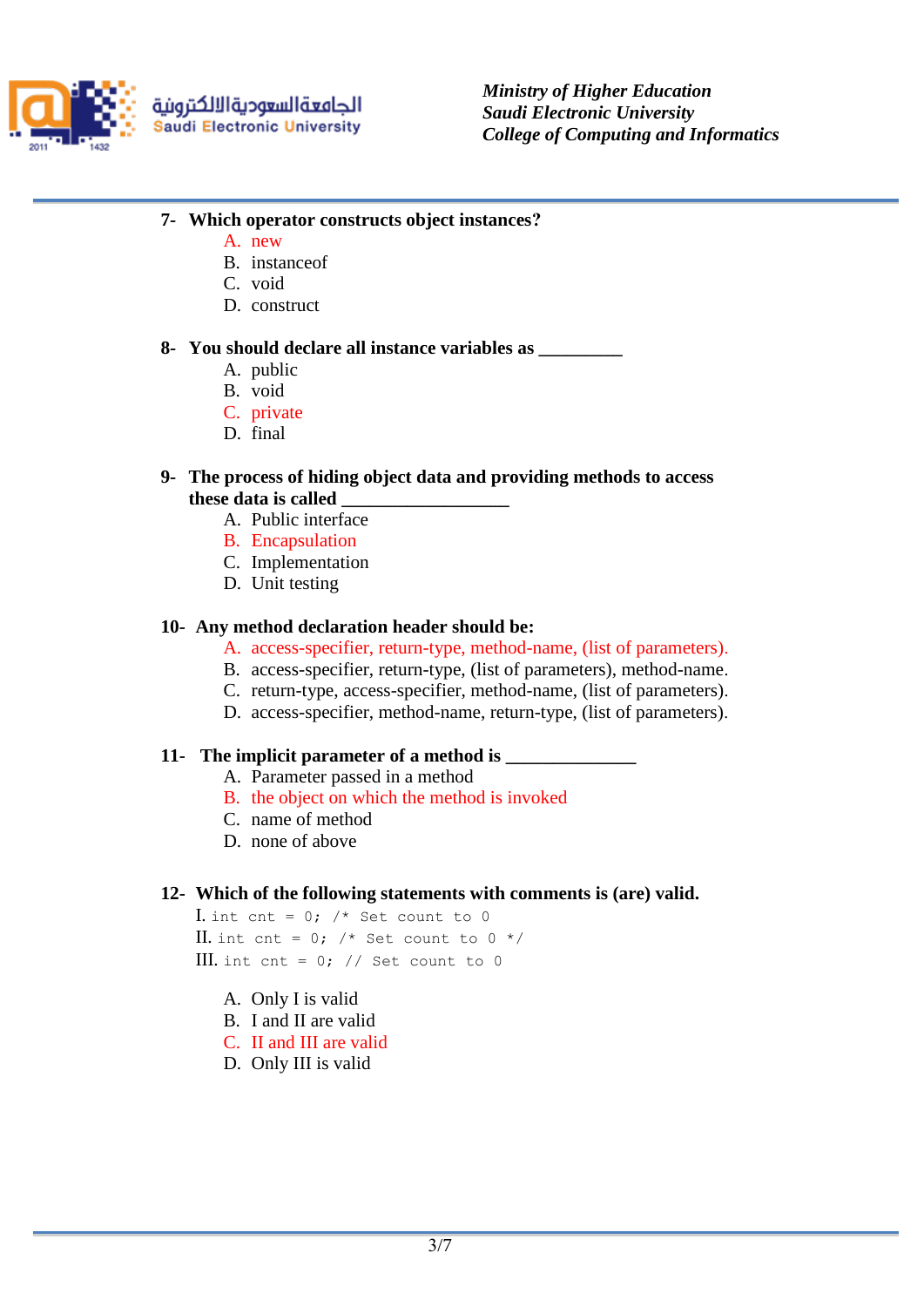

الجامعةالسعوديةالالكترونية **Saudi Electronic University**  *Ministry of Higher Education Saudi Electronic University College of Computing and Informatics*

**13- Using these statements:** 

```
String message="Welcome Abdullah"; 
String sub=message.substring(9, 12); 
The value of the variable sub is ____________ .
```
- A. Abd
- B. bdul
- C. bdu
- D. Abdu
- **14- Which one of the following is a correct representation of the given mathematical expression in Java.**

$$
\frac{(a - b/2)}{2}
$$
  
A.  $(a - b/2)/2$   
B.  $a - b/2$   
C.  $a - (b/2)/2$   
D.  $a - b/2 \frac{6}{2} \approx 2$ 

#### **15- What is the value of the following expression?**  $5/2 + 3 + 2$

- A. 5 B. 6 C. 7
- D. 7.5

## **16- Which of the following operators is NOT a relational operator?**

- A.  $\leq$
- $B. +=$
- $C. \equiv$
- $D. \equiv$

## **17- What are the two parts of an if statement?**

- A. A condition and a body
- B. A check and an increment
- C. An increment and a body
- D. An increment and a return value

**[***17 Marks***]**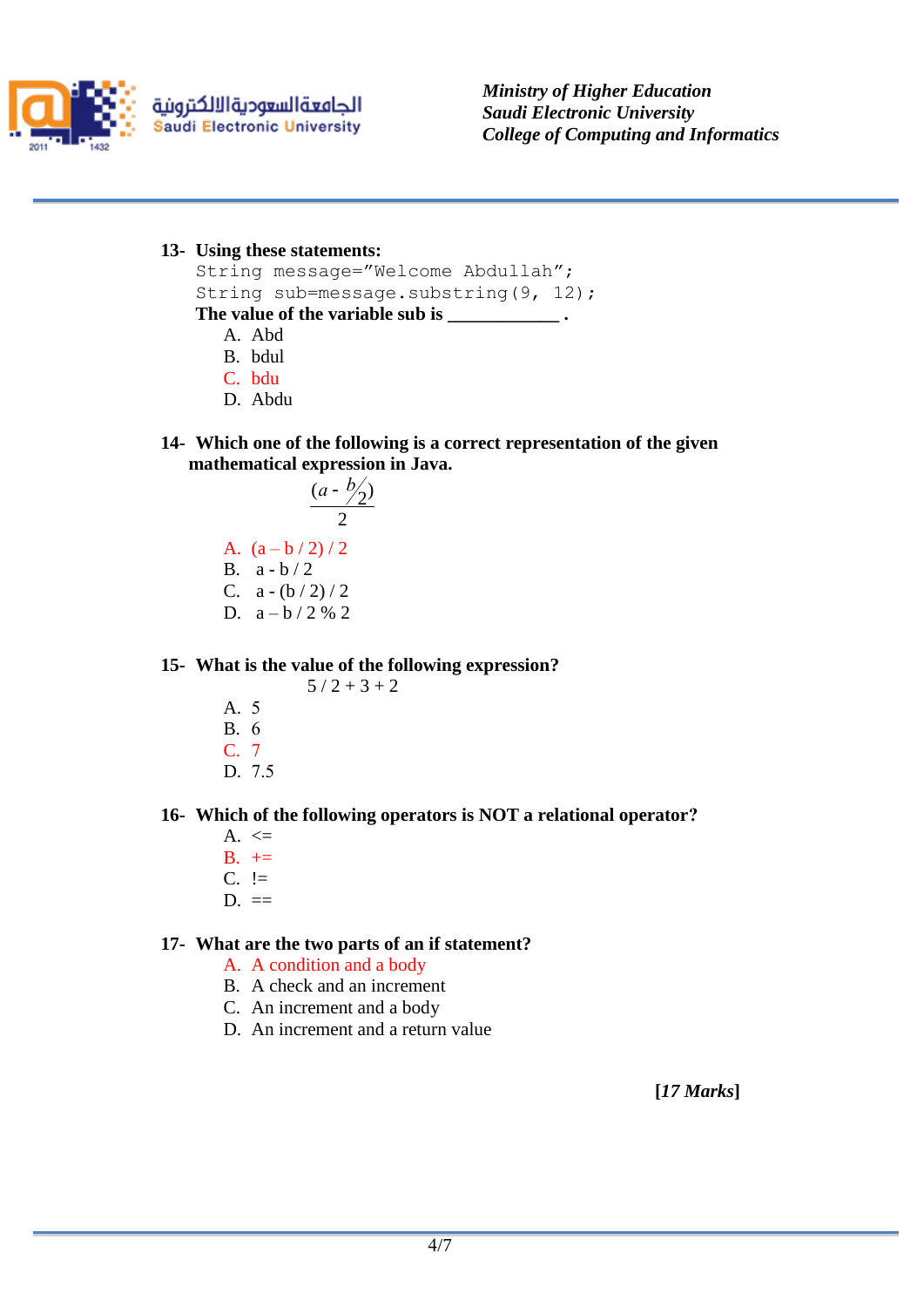

# **Q2) For each of the following statements, answer with True or False.**

| 1.  | The Java virtual machine loads the instructions for the program that you<br>wrote, starts your program, and loads the necessary library files as they<br>are required. | T            |
|-----|------------------------------------------------------------------------------------------------------------------------------------------------------------------------|--------------|
| 2.  | You can take code that has been generated by the Java compiler and run<br>it on different CPUs                                                                         | T            |
| 3.  | The expression 13. println() is valid in Java.                                                                                                                         | $\mathbf F$  |
| 4.  | Number 11.00 can be stored as integer because it is equal to 11.                                                                                                       | F            |
| 5.  | A variable defined within a method is a local variable.                                                                                                                | T            |
| 6.  | Private instance variables can be accessed by methods from any class.                                                                                                  | F            |
| 7.  | The statements $x/3$ and $x/3.0$ return the same value in all cases.                                                                                                   | F            |
| 8.  | Variable names can be no more than 8 characters long                                                                                                                   | $\mathbf{F}$ |
| 9.  | The operator $\geq$ is not an operator in Java.                                                                                                                        | T            |
| 10. | To avoid round off errors, it is better to use $==$ to compare floating-point<br>numbers                                                                               | F            |

**[***10 Marks***]**

## **Q3) Answer the following questions briefly.**

## **1. What is the advantages of Java over other programming languages?**

Java is write once and run anywhere language since it will run on any platform that has JVM. Java has safety and portability features.

Simple, Safe, Platform-independent ("write once, run anywhere"), Rich library (packages), and Designed for the internet

~~~~~~~~~~~~~~~~~~~~~~~~~~~~~~

Any two advantages should be fine.

**[***2 Marks***]**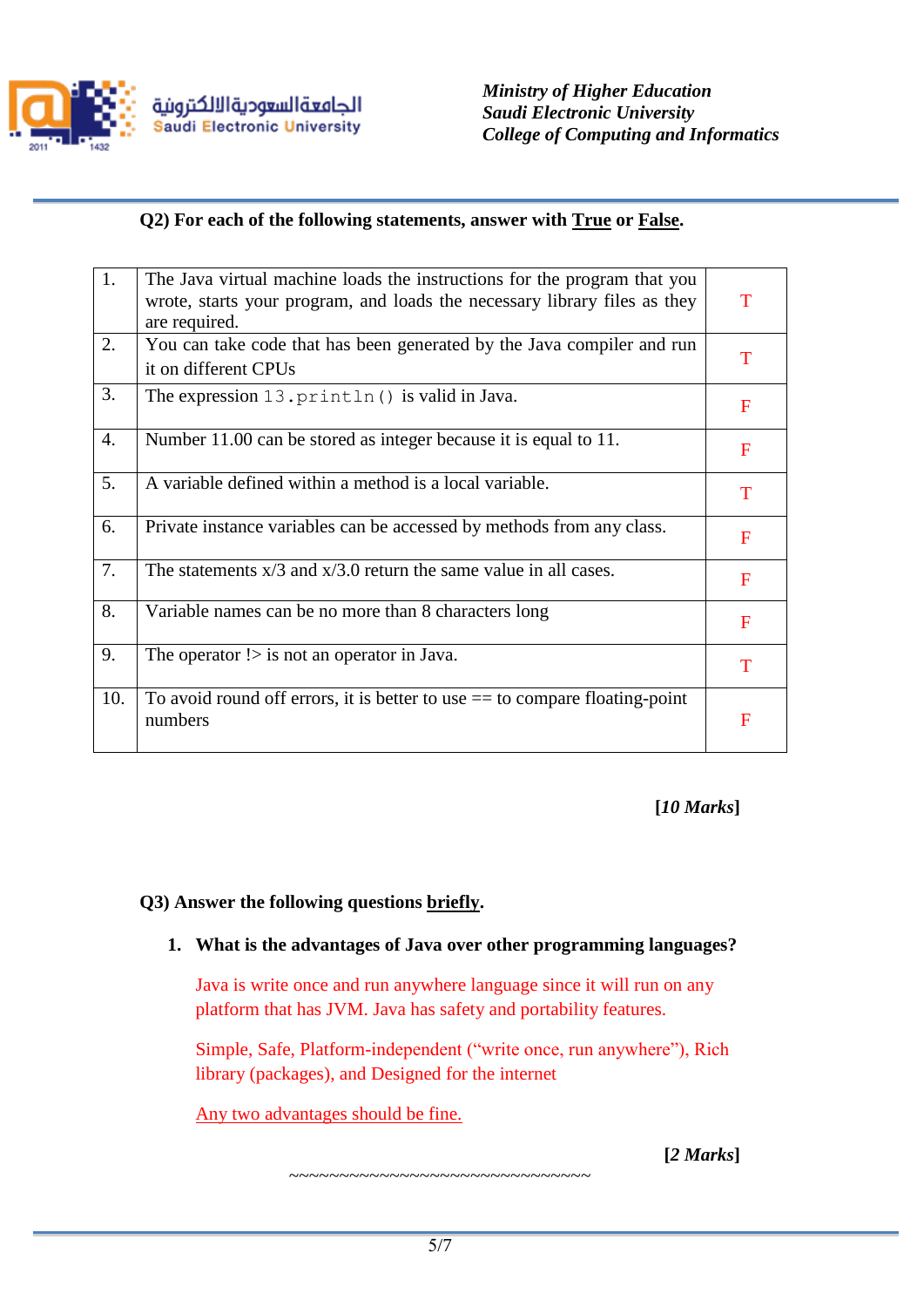

الجامعةالسعوديةالالكترونية **Saudi Electronic University**  *Ministry of Higher Education Saudi Electronic University College of Computing and Informatics*

## **2. Define identifier, and list 3 of its rules.**

Identifire is a name of variable, method or class. The rules:

- 1. Can be made up of letters, digits, and the underscore (\_) and dollar sign (\$) characters
- 2. Cannot start with a digit
- 3. Cannot use other symbols such as ? or %
- 4. Spaces are not permitted inside identifiers
- 5. You cannot use reserved words such as public
- 6. They are case sensitive

**[***4 Marks***]**

## **3. Consider the following invocation of the substring method. What are implicit and explicit parameters?**

~~~~~~~~~~~~~~~~~~~~~~~~~~~~~~

"SEU\_CCI".substring(2,3);

**Answer**: One implicit parameter, called *SEU\_CCI*, and two explicit parameter: 2 and 3.

```
[2 Marks]
~~~~~~~~~~~~~~~~~~~~~~~~~~~~~~~~
```
**Q4) Consider the following code snippet. What is the potential problem with the if statement? How to fix it ?**

```
double average;
average = (q1 + q2 + q3 + q4) / 4.0;if (average == 90.0)
{
    System.out.println("You earned an A in the 
class!");
}
Using == to test the double variable average for equality is error-prone.
final double EPSILON = 1E-14;
double average;
average = (g1 + g2 + g3 + g4) / 4.0;if (Math.abs(avrage – 90.0) <= EPSILON)
{
    System.out.println("You earned an A in the class!");
}
```
**[***5 Marks***]**